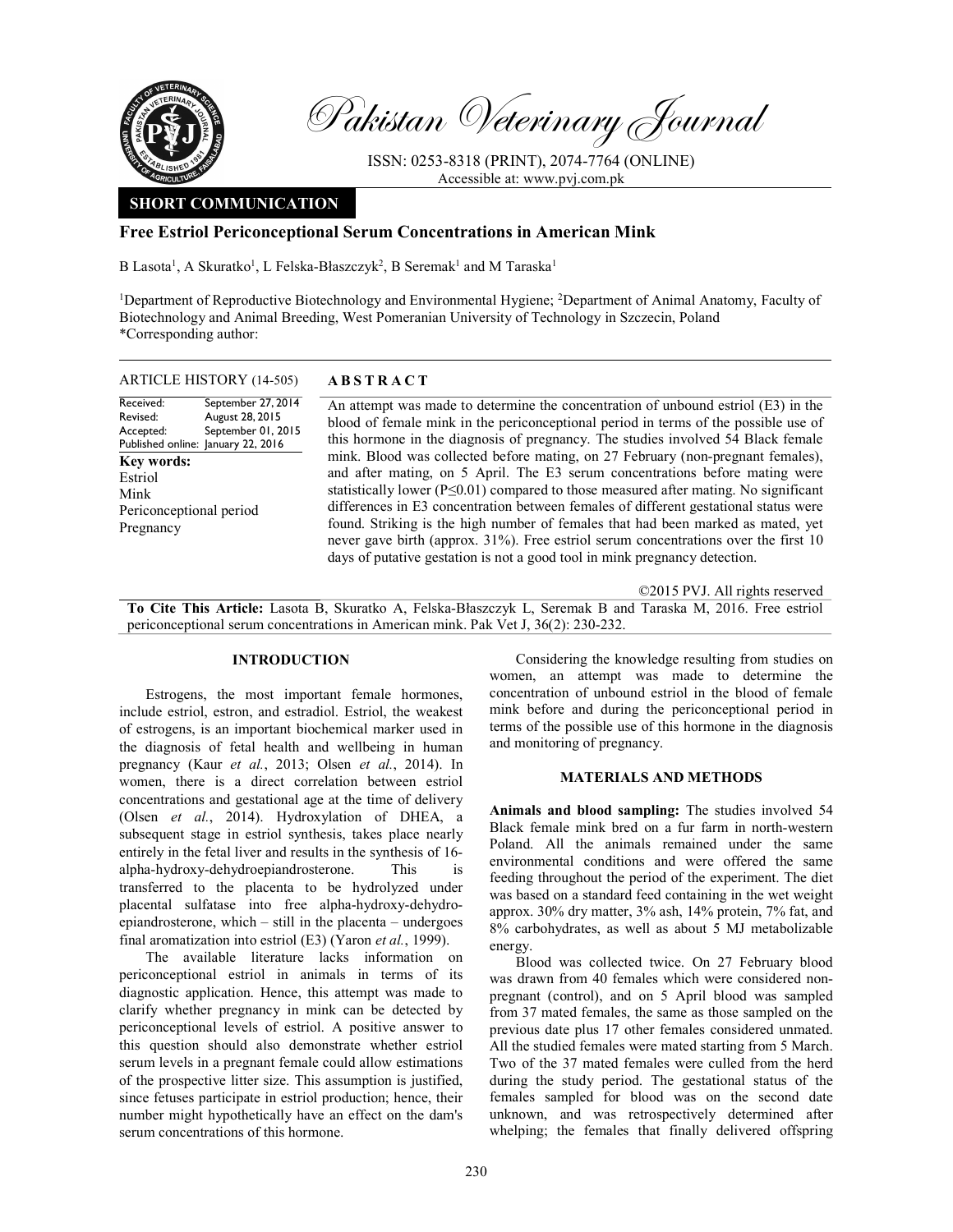were marked as pregnant, whereas those that failed to give birth were considered non-pregnant. The date of implantation was calculated by subtraction of 31days from the date of whelp. The procedure of blood sampling have been described in our previous report (Lasota et al., 2014). The collected blood samples were used to obtain serum, which was next frozen until further analyses.

Estriol measurement: For free estriol quantitative measurements, we used the Free Estriol ELISA (DiaSource, Belgium) kit. The sensitivity of the assay is 0.26 nmol/l in the range of 0-138,66 nmol/l. Two readings were done for each sample using the ELx800 microplate reader (Bio-Tek).

Statistical analysis: Statistical analysis was performed using STATISTICA v.10 (StatSoft, Poland). The data were analyzed using cross-sectional descriptive statistics, the Levene test of homogeneity of variance, and the Shapiro-Wilk normality of distribution test. In consequence, we applied nonparametric statistics: Spearman's rank correlation, Kruskal-Wallis ANOVA, and median test in order to compare the assays and correlations.

#### RESULTS AND DISCUSSION

Estriol concentration before the mating season, on 27 February, when the females were certainly non-pregnant, was  $1.25\pm0.69$  nmol/l and was significantly lower  $(P \le 0.01)$  than on 5 March, when it was  $1.59 \pm 0.66$  nmol/l. Table 1 presents serum E3 concentrations in females differing by reproductive status. Striking is the high number of the females that had been marked as mated, yet never gave birth (approx. 31%), a wrong qualification to the group of unmated females occurred only in a single case. No significant differences in E3 concentration between females of different gestational status were found. The gestation period did not significantly differentiate serum E3 levels on 5 April in the studied mink, which probably resulted from a small group of samples on each day of pregnancy (Fig. 1).

There is very little information in the subject literature on E3 concentration in animal blood, and virtually no information on any studies of this hormone in mink in the periconceptional period. In this study we simply observed a significant increase in serum E3 levels between samples collected on 27 February and 5 April. On the first date the females were with absolute certainty non-pregnant, whereas the gestational status of the females on the latter date was diverse. However, the gestational status of the females was unrelated with the E3 concentrations. The observed E3 concentrations with a strong probability exclude a contribution of placenta/fetal estriol in the total level of this hormone in mink females. This presumably results from the fact that the placenta does not achieve its full functional capacity within the 1st week following implantation. Studies by Pfarrer et al., (1999) on mink show that placenta in early pregnancy is not morphologically fully developed. The literature lacks information on when the placenta becomes fully functional in mink.

Table 1: Reproductive status and E3 serum concentration in mink

| <b>Status</b> | Number (%)  | Mean±SD (median)       |
|---------------|-------------|------------------------|
|               | of animals  | [nmol/l]               |
| Mated         | $37*$ (100) | $1.42 \pm 0.62$ (1.21) |
| Whelping      | 24 (68.6)   | $1.32 \pm 0.55$ (0.32) |
| Non-whelping  | 11(31.4)    | $1.49 \pm 0.59$ (0.40) |
| Unmated       | 17(100)     | $1.70 \pm 0.76$ (0.44) |
| Whelping      | 1(6)        | $1.66 \pm 0.00$ (1.66) |
| Non-whelping  | 16 (94)     | $1.70 \pm 0.76$ (1.52) |
| Total         |             |                        |
| Whelping      | $25**$      | $1.32 \pm 0.55$ (1.11) |
| non-whelping  | 27          | $1.63 \pm 0.69$ (1.42) |

\*2 females culled from herd; \*\*including whelping female previously marked as non-mated



Fig. 1: Mean concentration of E3 (nmol/l) on 5 April in relation to post-implantation gestational period

In the present study, the earliest implantation took place on 23 March, hence the longest gestation period on the day of blood sampling (5 April) was 11 days and most females (76%) was in the first week of gestation. Consequently, this can be assumed to be the first trimester of pregnancy in mink. In women, estriol is first detected at 9 weeks of gestation and peaks at 31-35 weeks (Yaron et al., 1999). Therefore, by analogy to human estriol pattern of changes, one cannot expect a significant increase in mink fetal estriol during this period. Nevertheless, studies on human pregnancy also show low estriol levels in the 2nd trimester, similar to those in mink in the first week after implantation. Boulis et al., (2014) recorded E3 in the concentration of 1.05 nmol/l. Tang et al., (2013) observed in the 14th week the concentration of unconjugated E3 of 3.45 nmol/l). The difference in the concentration patterns of E3 between pregnant and non-pregnant female mink and women may be a result of different types of placenta. Carnivores, which include mink, have a zonary endotheliochorial placenta (Wooding and Burton, 2008). According to Hoffmann and Schuler (2002), estrone-3 sulfate is the major placental estrogen in cows. This species has a different type of placenta, thus the finding of these authors allow us to propose that the varied relationship between particular estrogens may be a result of the difference in the construction of the placenta.

The large discrepancy between the estimated number of females that had been fertilized (mated) and the number of females that later failed to deliver offspring (about 31% females) may have resulted from either pre- or postimplantation embryonic mortality. McRae (1992) believes that the mortality of embryos after implantation may be 40%.